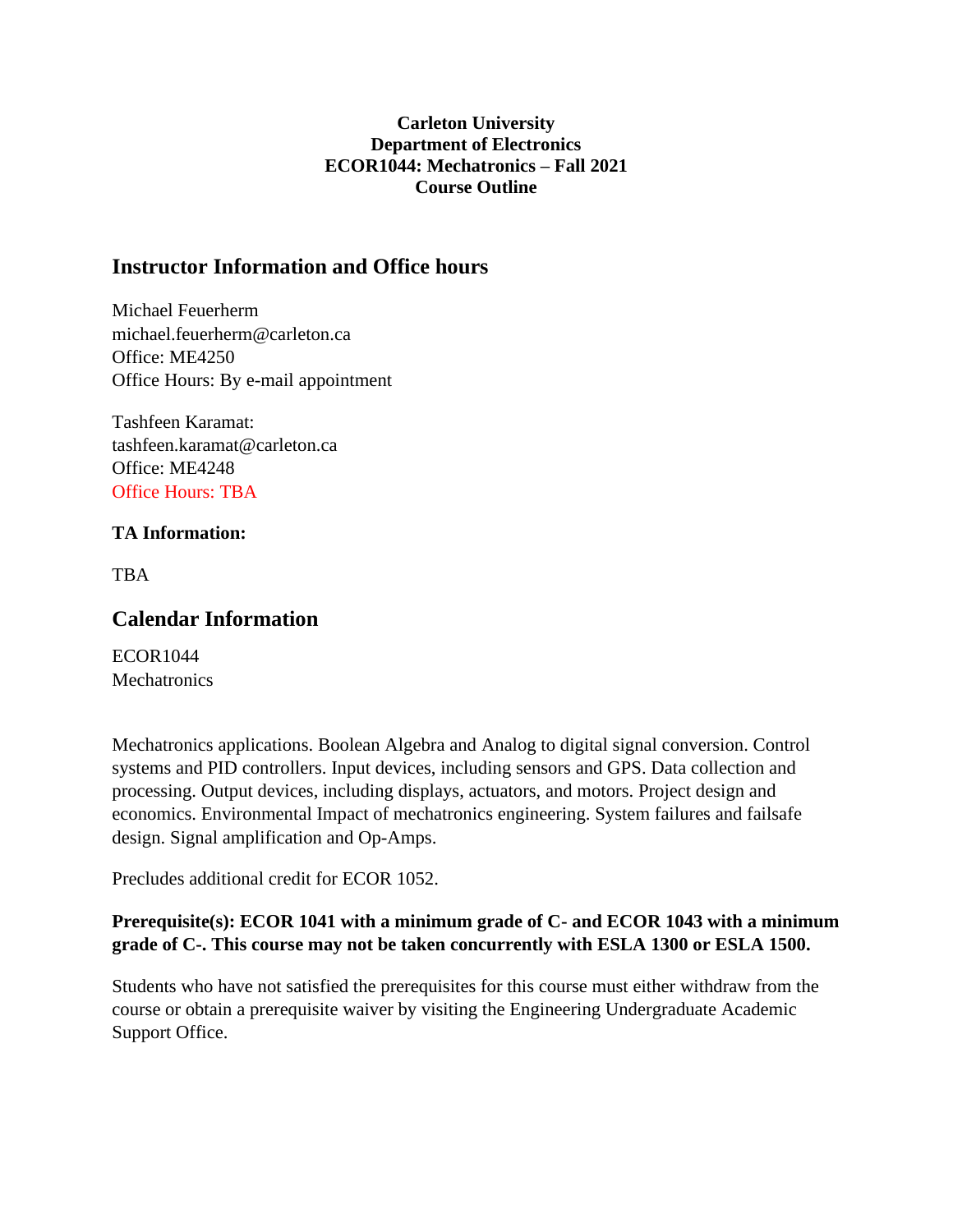## **Course Objectives**

This course will introduce students to various engineering subjects such as:

- An introduction to electrical system design
- Familiarization with electrical hardware such as sensors, stepper motors and DC motors
- An introduction to analog to digital signal conversion, control systems and PID controllers
- Design aspects such as safety, performance, cost and environmental impacts
- Electrical engineering hardware
- Electrical specifications
- Engineering documentation and technical writing
- Project economics
- Cooperative group work

## **Learning Outcomes**

By the end of this course, students should:

- 1) Familiarize themselves with electrical hardware such as sensors, stepper motors and DC motors
- 2) Understand analog to digital signal conversion, control systems and PID controllers
- 3) Understand and be able to apply the engineering design process
- 4) Be introduced to group project dynamics and learn group management techniques
- 5) Gain experience providing oral presentations

# **Graduate Attributes (GA's)**

The Canadian Engineering Accreditation Board requires graduates of undergraduate engineering programs to possess 12 attributes.<sup>1</sup> Courses in all four years of our programs evaluate students' progress towards acquiring these attributes. Aggregate data (typically, the data collected in all sections of a course during an academic year) is used for accreditation purposes and to guide improvements to our programs. Some of the assessments used to measure GAs may also contribute to final grades; however, the GA measurements for individual students are not used to determine the student's year-to-year progression through the program or eligibility to graduate.

<sup>1</sup> Criterion 3.1, *2018 Accreditation Criteria and Procedures*, Canadian Engineering Accreditation Board, November 2018.

 $2$  The instructional level of course content related to graduate attributes is classified by the content-level codes I (Introduced), D (Developed) and A (Applied). These codes are defined in A Guide to Outcomes-Based Criteria , Version 1.25, Canadian Engineering Accreditation Board, 1 March 2015.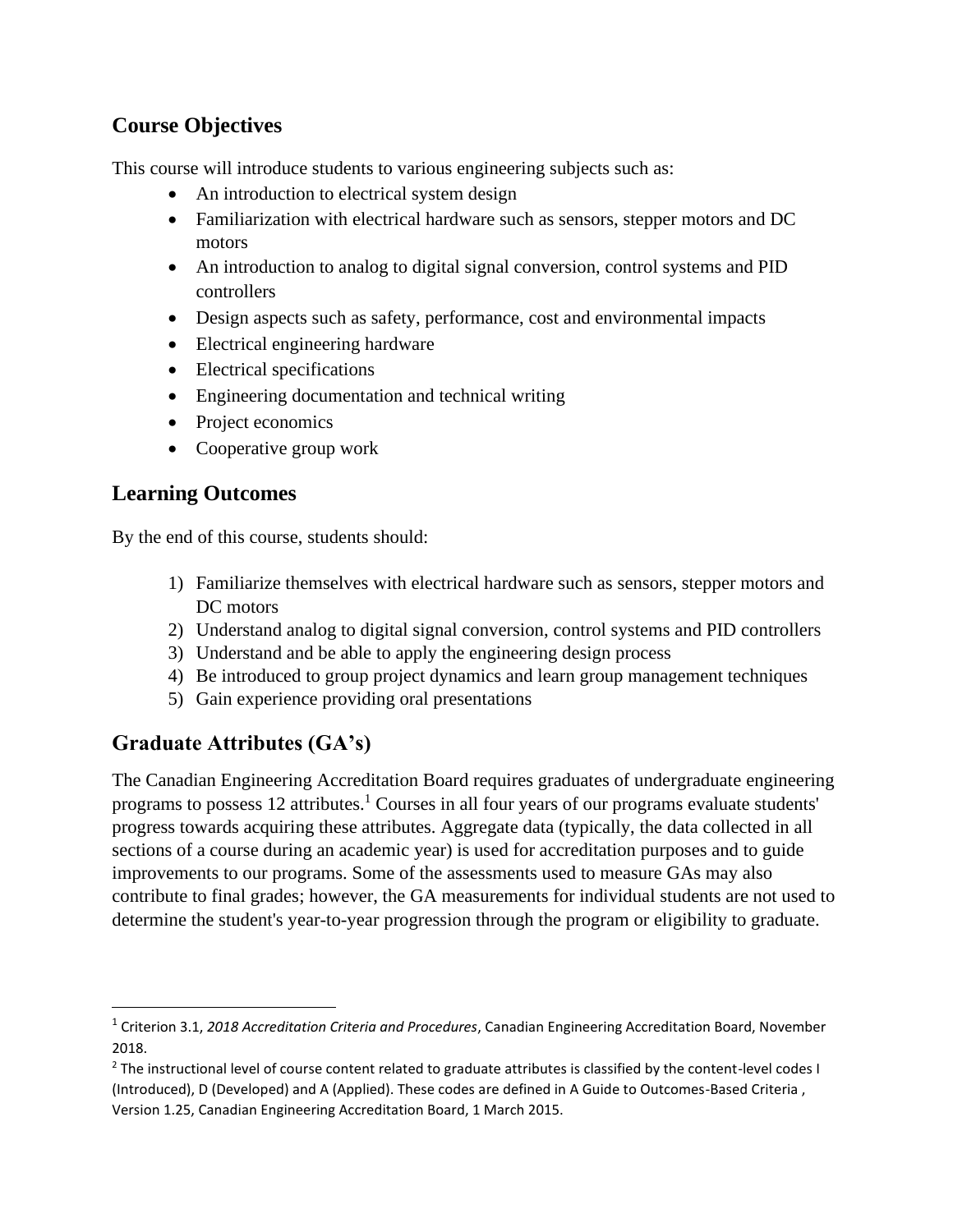This table lists the GAs that will be measured in this course, along with the learning outcomes that are intended to develop abilities related to these attributes.

| <b>Graduate Attributes</b>                                                                     | <b>Instructional</b><br>Level <sup>2</sup> | <b>Learning outcomes (listed in</b><br>the previous section) |
|------------------------------------------------------------------------------------------------|--------------------------------------------|--------------------------------------------------------------|
| 1.3 - Fundamental engineering concepts                                                         | I                                          | $1-5$                                                        |
| 2.1 - Problem Definition                                                                       | I                                          | $\overline{2}$                                               |
| 2.2 - Approach to the problem                                                                  | I                                          | $\overline{2}$                                               |
| 6.1 - Personal and group time management                                                       | I                                          | 3 & 4                                                        |
| 6.2 - Group culture, group dynamics                                                            | I                                          | 3 & 4                                                        |
| 6.3 - Leadership: initiative and mentoring, areas<br>of expertise, and interdisciplinary teams |                                            | 3 & 4                                                        |
| 11.5 - Project definition and management<br>techniques                                         | I                                          | $2 - 4$                                                      |

# **Reference Material**

*Lecture Notes:* Lectures notes will be provided which will be sufficient for this course.

# **Required Software**

In order to perform the labs you will be required to remotely connect to the lab PCs, to do so you will need the Carleton VPN installed, instructions can be found [here.](https://carleton.ca/its/help-centre/remote-access/) You will also need to use your respective platforms remote access application, for Windows this is 'Remote Desktop Connection'. Additionally, instructions on setup and use will be posted on the course page.

# **Evaluation and Grading Scheme**

The overall grade will be calculated as follows: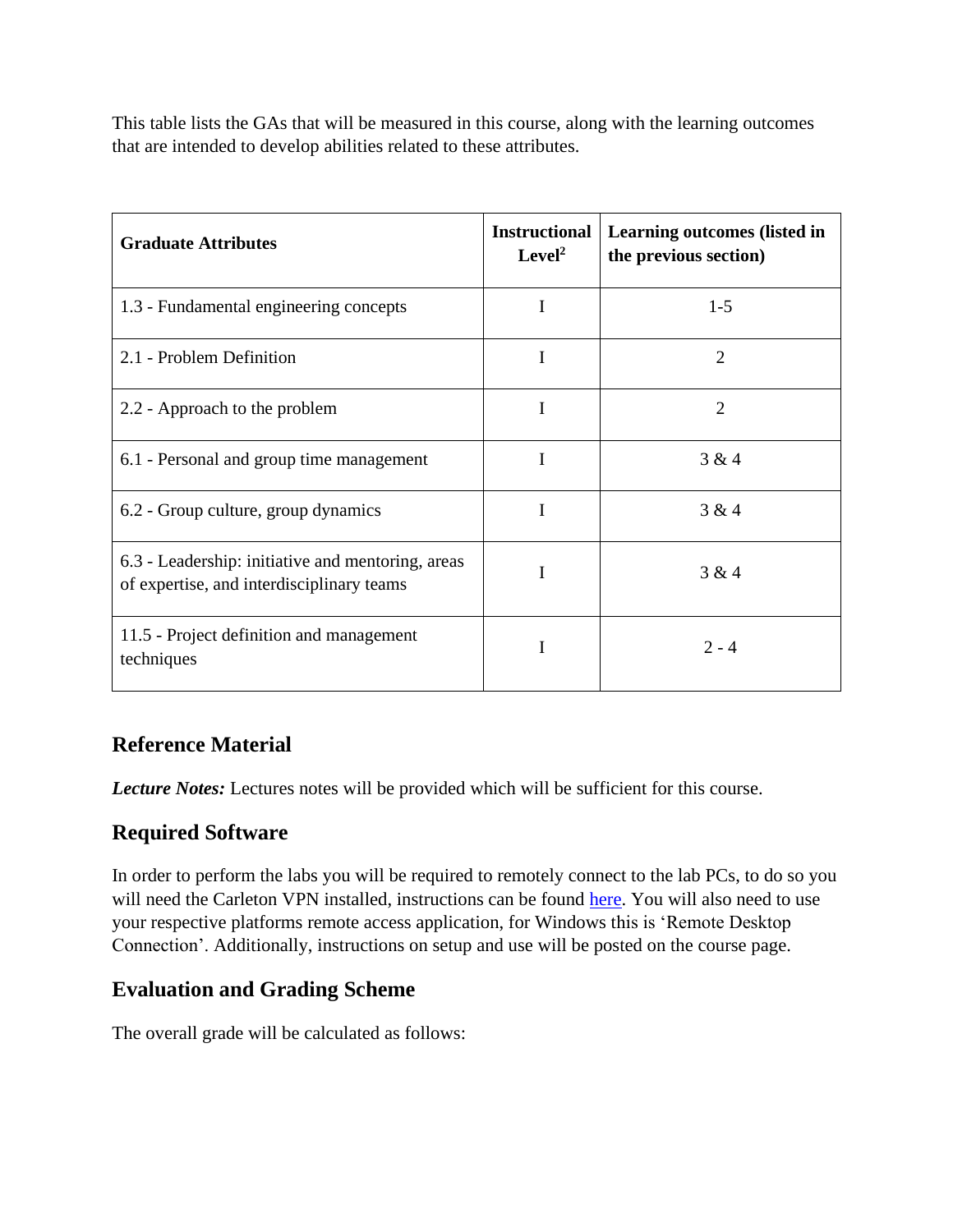| <b>Component</b>        | Weight |
|-------------------------|--------|
| <b>Progress Reports</b> | 15%    |
| Group Project           | 20%    |
| <b>Team Evaluation</b>  | 10%    |
| Lab Checkout            | 5%     |
| <b>Final Exam</b>       | 50%    |

Students who fail the final exam (Achieve a grade of less than 50% on the final exam) will receive a course grade of F, regardless of their marks in the other components. For students who pass the final exam, a numeric mark out of 100 will be calculated by weighting the course components as shown above.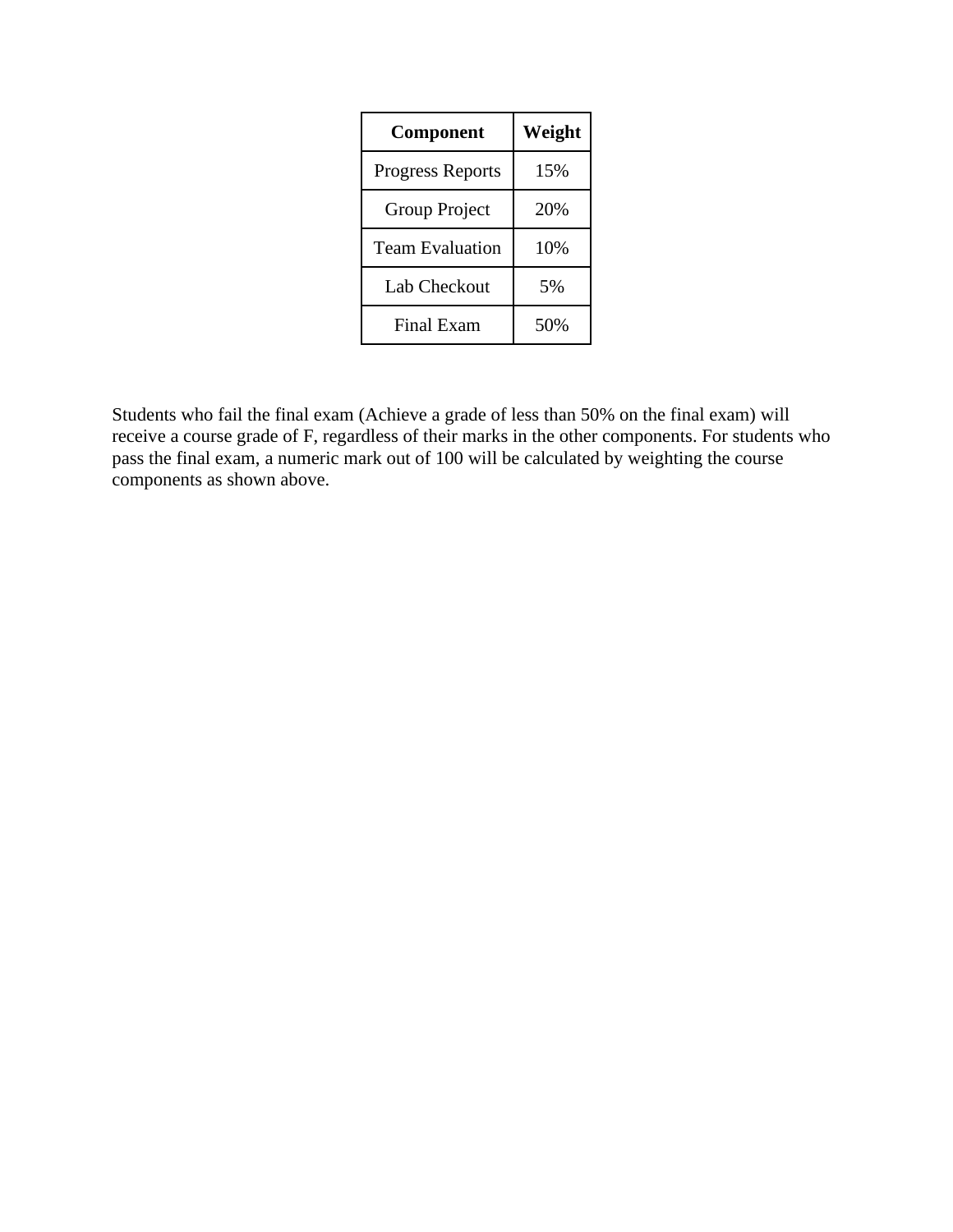**Final grades are not rounded, the table below describes the numerical grade ranges for each letter grade (Received final grade represented by X):**

| <b>Letter Grade</b> | <b>Numerical Grade Range</b> |
|---------------------|------------------------------|
| $\mathbf F$         | X < 50                       |
| $D-$                | $50 \le X \le 53$            |
| D                   | $53 \leq X < 57$             |
| $D+$                | $57 \le X < 60$              |
| $C -$               | $60 \le X < 63$              |
| $\mathsf{C}$        | $63 \leq X < 67$             |
| $C+$                | $67 \le X < 70$              |
| $B-$                | $70 \le X < 73$              |
| B                   |                              |
|                     | $73 \le X < 77$              |
| $B+$                | $77 \le X < 80$              |
| A-                  | $80 \le X < 85$              |
| A                   | $85 \le X < 90$              |
| $A+$                | $90 \leq X$                  |

## **Breakdown of course requirements**

**Progress Report 1 -** The first progress report will evaluate group progress utilizing the Raspberry Pi.

**Progress Report 2 -** The second progress report will evaluate the students understanding of various input and output devices as they pertain to the Raspberry Pi.

**Progress Report 3 -** The third progress report will evaluate the students understanding of various input and output devices as they pertain to building a simple system using the Raspberry Pi.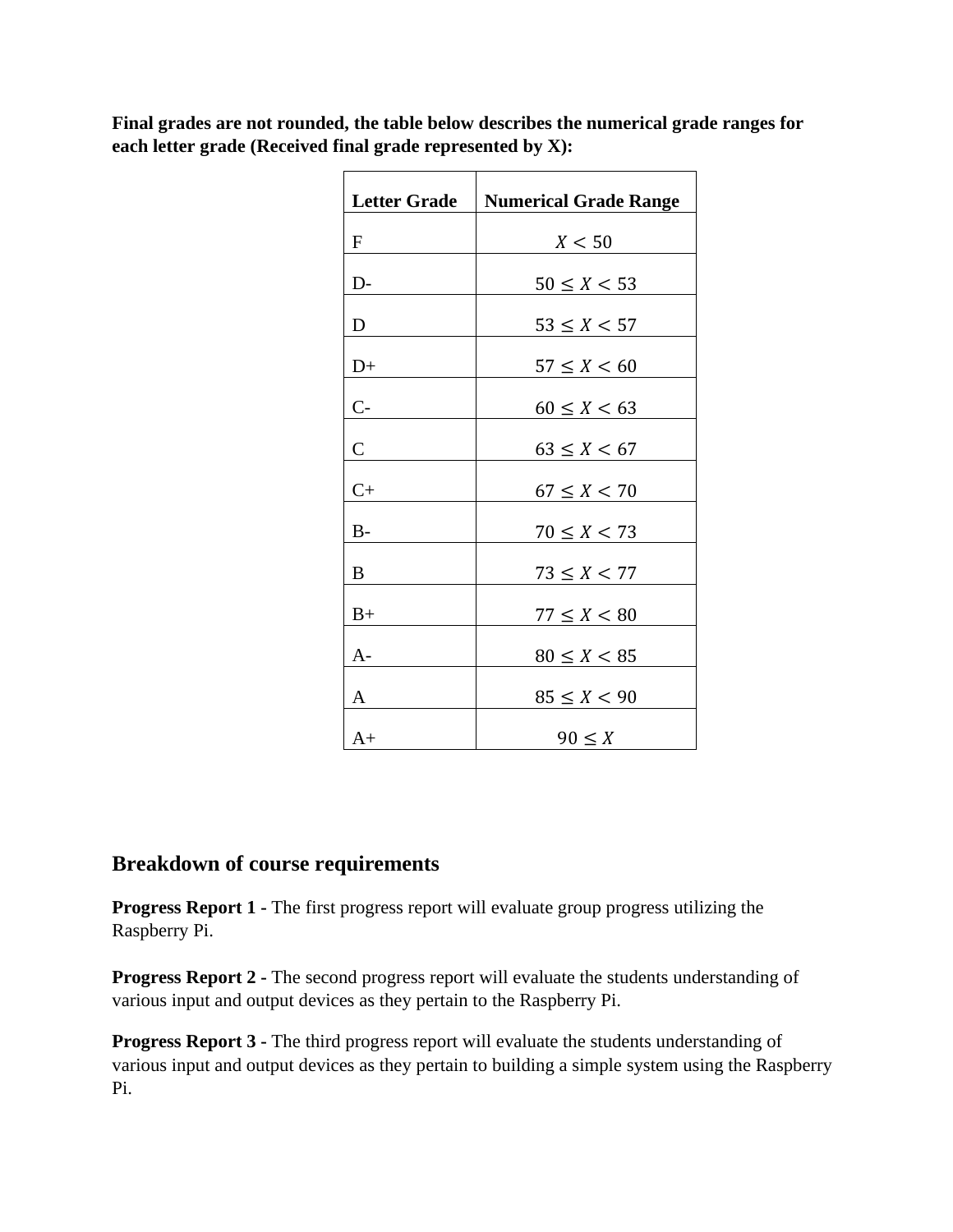**Group Project -** The group project will evaluate students total progress throughout the project.

**Team Evaluation -** Every group member will evaluate their teammates based on a number of factors.

**Lab Checkout** – Students are required to checkout at the end of each lab session and will be graded according to the quality of their work.

**Final Exam -** The final exam will evaluate student understanding of all course concepts.

The final examination is for evaluation purposes only and will not be returned to students. You will be able to make arrangements with the instructor or with the department office to see your marked final examination after the final grades have been made available.

To pass the course students must achieve satisfactory performance during the term. Satisfactory performance during the term is completion of the lab experiments with a combined average grade of >40% on all term work (All grades excluding the final exam).

## **General Regulations**

#### **Online Requirements:**

Due to content currently being provided in an online capacity, **students are required** to have a stable and reliable internet connection. It will not be possible to accommodate missed labs, or other deliverables due to a dropped internet connection. To reduce the chances of this impacting you it is recommended students use a wired internet connection where possible.

**Copyright on Course Materials:** The materials created for this course (including the course outline and any slides, notes, program source code, labs, projects, assignments, quizzes, exams and solutions) are intended for personal use and may not be reproduced or redistributed or posted on any website without prior written permission from the author(s).

**Attendance:** Students are expected to attend all lectures and lab periods virtually. The University requires students to have a conflict-free timetable. For more information, see the current *Undergraduate Calendar, Academic Regulations of the University, Section 1.2, Course Selection and Registration and Section 1.5, Deregistration.*

**Health and Safety:** Every student should have a copy of our Health and Safety Manual. A PDF copy of this manual is available online:<http://sce.carleton.ca/courses/health-and-safety.pdf>

**Deferred Term Work :** Students who claim illness, injury or other extraordinary circumstances beyond their control as a reason for missed term work are held responsible for immediately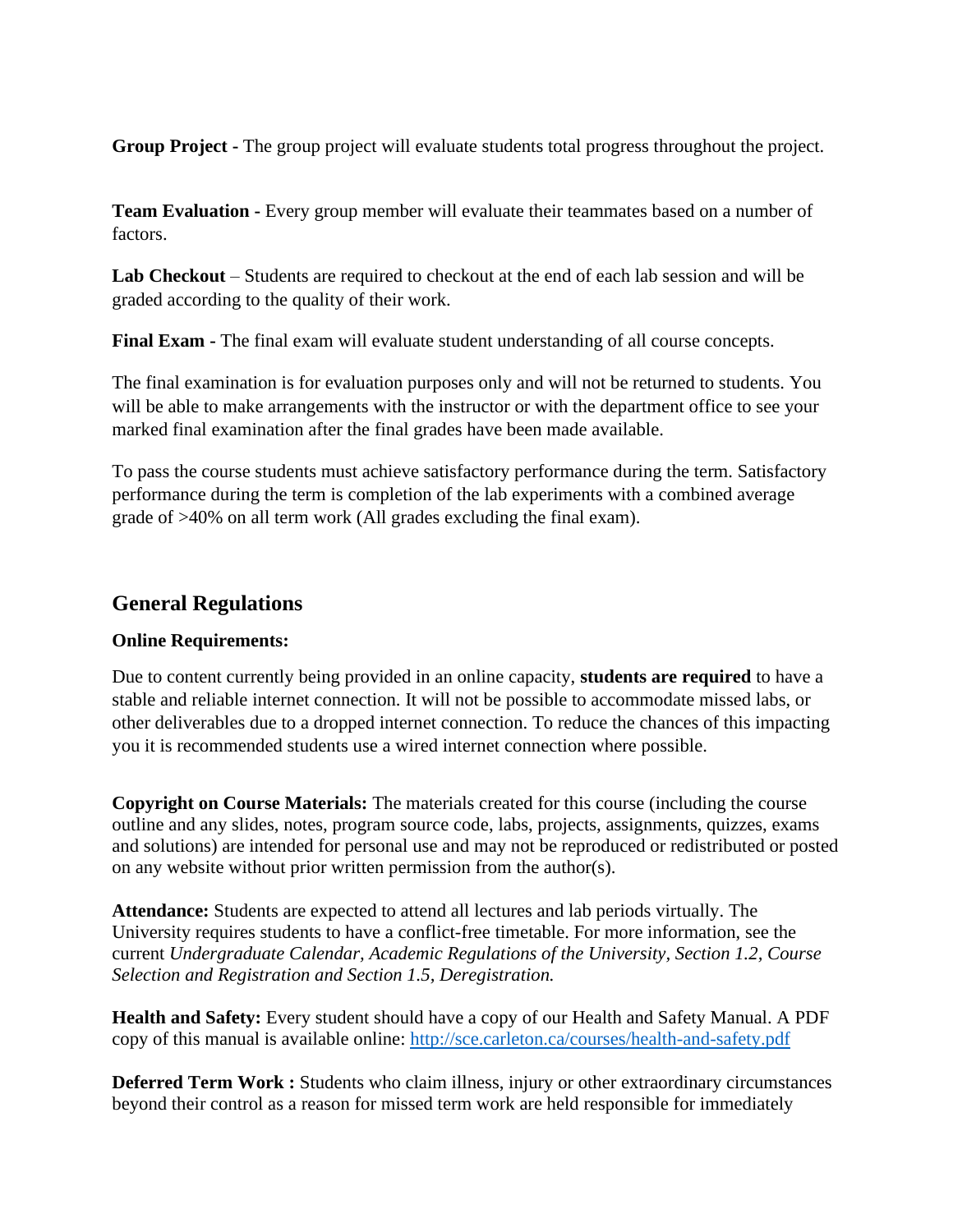informing the instructor concerned and for making alternate arrangements with the instructor and in all cases this must occur no later than three (3.0) working days after the term work was due. The alternate arrangement must be made before the last day of classes in the term as published in the academic schedule. For more information, see the current *Undergraduate Calendar, Academic Regulations of the University, Section 2.6, Deferred Term Work.* Since students are required to have a stable and reliable internet connection, a **poor internet connection will not be considered a sufficient reason to defer an online exam.**

**Appeal of Grades :** The processes for dealing with questions or concerns regarding grades assigned during the term and final grades is described in the *Undergraduate Calendar, Academic Regulations of the University, Section 2.7, Informal Appeal of Grade and Section 2.8, Formal Appeal of Grade.*

**Academic Integrity:** Students should be aware of their obligations with regards to academic integrity. Please review the information about academic integrity at: [https://carleton.ca/registrar/academic-integrity/.](https://carleton.ca/registrar/academic-integrity/) This site also contains a link to the complete Academic Integrity Policy that was approved by the University's Senate.

Plagiarism: Plagiarism (copying and handing in for credit someone else's work) is a serious instructional offense that will not be tolerated.

**Academic Accommodation:** You may need special arrangements to meet your academic obligations during the term. You can visit the Equity Services website to view the policies and to obtain more detailed information on academic accommodation at<http://www.carleton.ca/equity/> For an accommodation request, the processes are as follows:

- **Pregnancy or Religious obligation**: Please contact your instructor with any requests for academic accommodation during the first two weeks of class, or as soon as possible after the need for accommodation is known to exist. For more details see [https://carleton.ca/equity/wp-content/uploads/Student-Guide-to-Academic-](https://carleton.ca/equity/wp-content/uploads/Student-Guide-to-Academic-Accommodation.pdf)[Accommodation.pdf](https://carleton.ca/equity/wp-content/uploads/Student-Guide-to-Academic-Accommodation.pdf)
- **Academic Accommodations for Students with Disabilities**: The Paul Menton Centre for Students with Disabilities (PMC) provides services to students with Learning Disabilities (LD), psychiatric/mental health disabilities, Attention Deficit Hyperactivity Disorder (ADHD), Autism Spectrum Disorders (ASD), chronic medical conditions, and impairments in mobility, hearing, and vision. If you have a disability requiring academic accommodations in this course, please contact PMC at 613-520-6608 or [pmc@carleton.ca](mailto:pmc@carleton.ca) for a formal evaluation. If you are already registered with the PMC, contact your PMC coordinator to send me your *Letter of Accommodation* at the beginning of the term, and no later than two weeks before the first in-class scheduled test or exam requiring accommodation (*if applicable*). **Requests made within two weeks will be reviewed on a case-by-case basis**. After requesting accommodation from PMC, meet with me to ensure accommodation arrangements are made. Please consult the PMC website [\(www.carleton.ca/pmc\)](http://www.carleton.ca/pmc) for the deadline to request accommodations for the formally-scheduled exam (*if applicable*).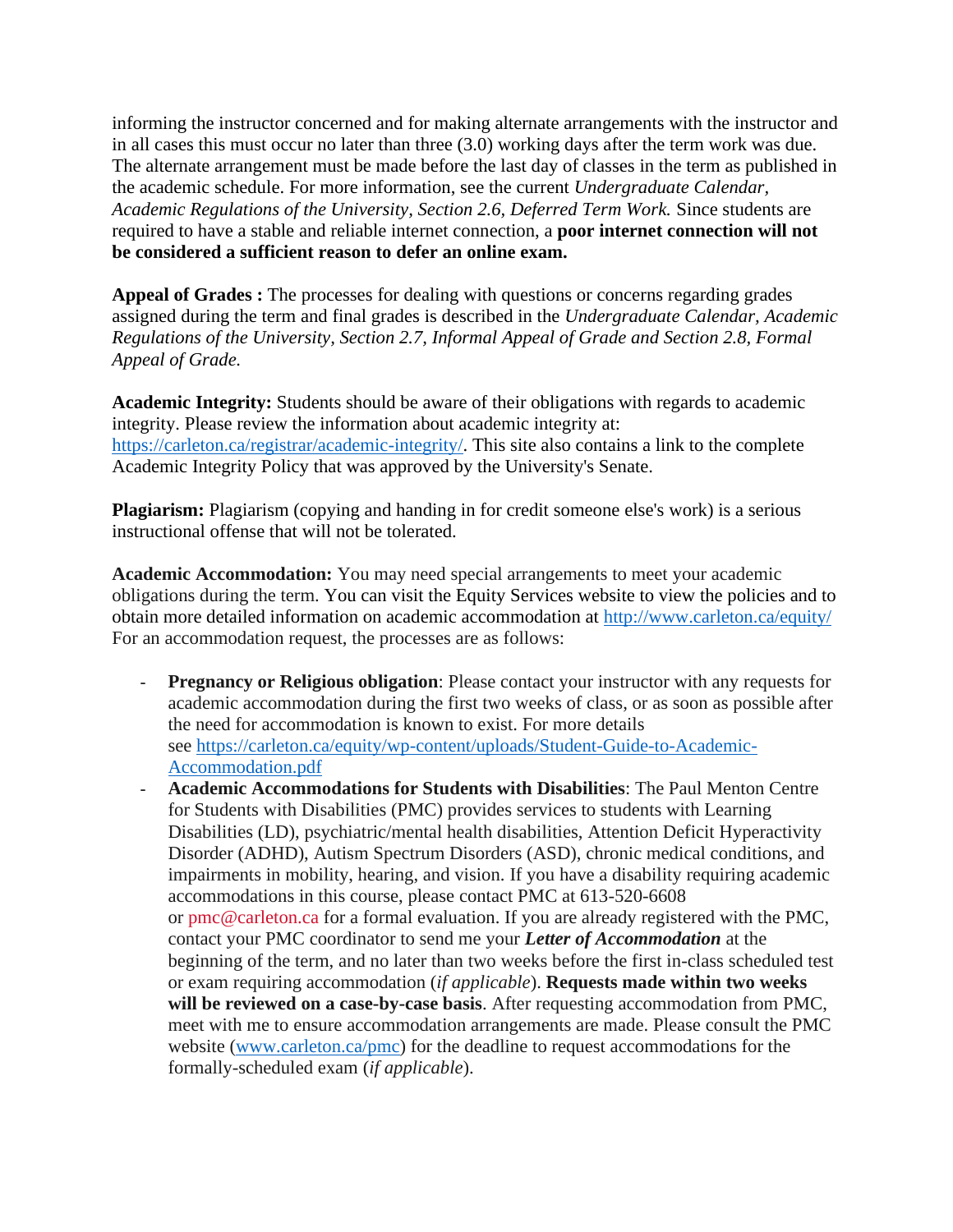- **Survivors of Sexual Violence:** As a community, Carleton University is committed to maintaining a positive learning, working and living environment where sexual violence will not be tolerated, and where survivors are supported through academic accommodations as per Carleton's Sexual Violence Policy. For more information about the services available at the university and to obtain information about sexual violence and/or support, visit: [https://carleton.ca/sexual-violence-support/.](https://carleton.ca/sexual-violence-support/)
- **Accommodation for Student Activities:** Carleton University recognizes the substantial benefits, both to the individual student and for the university, that result from a student participating in activities beyond the classroom experience. Reasonable accommodation must be provided to students who compete or perform at the national or international level. Please contact your instructor with any requests for academic accommodation during the first two weeks of class, or as soon as possible after the need for accommodation is known to exist. For more details, see [https://carleton.ca/senate/wp](https://carleton.ca/senate/wp-content/uploads/Accommodation-for-Student-Activities-1.pdf)[content/uploads/Accommodation-for-Student-Activities-1.pdf](https://carleton.ca/senate/wp-content/uploads/Accommodation-for-Student-Activities-1.pdf)

## **Week-by-Week breakdown**

Following is a breakdown of the topics that will be covered each week. There may be a slight variation in their order to adjust for any unforeseen circumstances.

| Week             | <b>Topics</b>                                                                                                                                      | <b>Description</b>                                                                                                                                                                                                                              |
|------------------|----------------------------------------------------------------------------------------------------------------------------------------------------|-------------------------------------------------------------------------------------------------------------------------------------------------------------------------------------------------------------------------------------------------|
| 1                | Introduction to mechatronics,<br>applications, hardware and<br>software in mechatronics<br>systems.<br>Introduction to Binary and<br>Digital Logic | Hardware versus software in<br>mechatronics systems.<br>Appropriate programming<br>languages for mechatronics.<br>Appropriate hardware and<br>software platforms for<br>mechatronic systems.<br>Introduction to the Raspberry<br>Pi and Python. |
| $\boldsymbol{2}$ | Digital Logic and Analog to<br>Digital conversion                                                                                                  | Continued look at digital logic,<br>and basics of digital signals,<br>analog to digital signal<br>conversion.                                                                                                                                   |
| 3                | Input and Output devices,<br>interfacing, and data<br>processing.<br>Introduction to control systems                                               | Mechatronics system inputs<br>and outputs. Interfacing<br>sensors and actuators with the<br>Raspberry Pi. Data processing.<br>Introduction to control<br>systems, and project<br>application.                                                   |